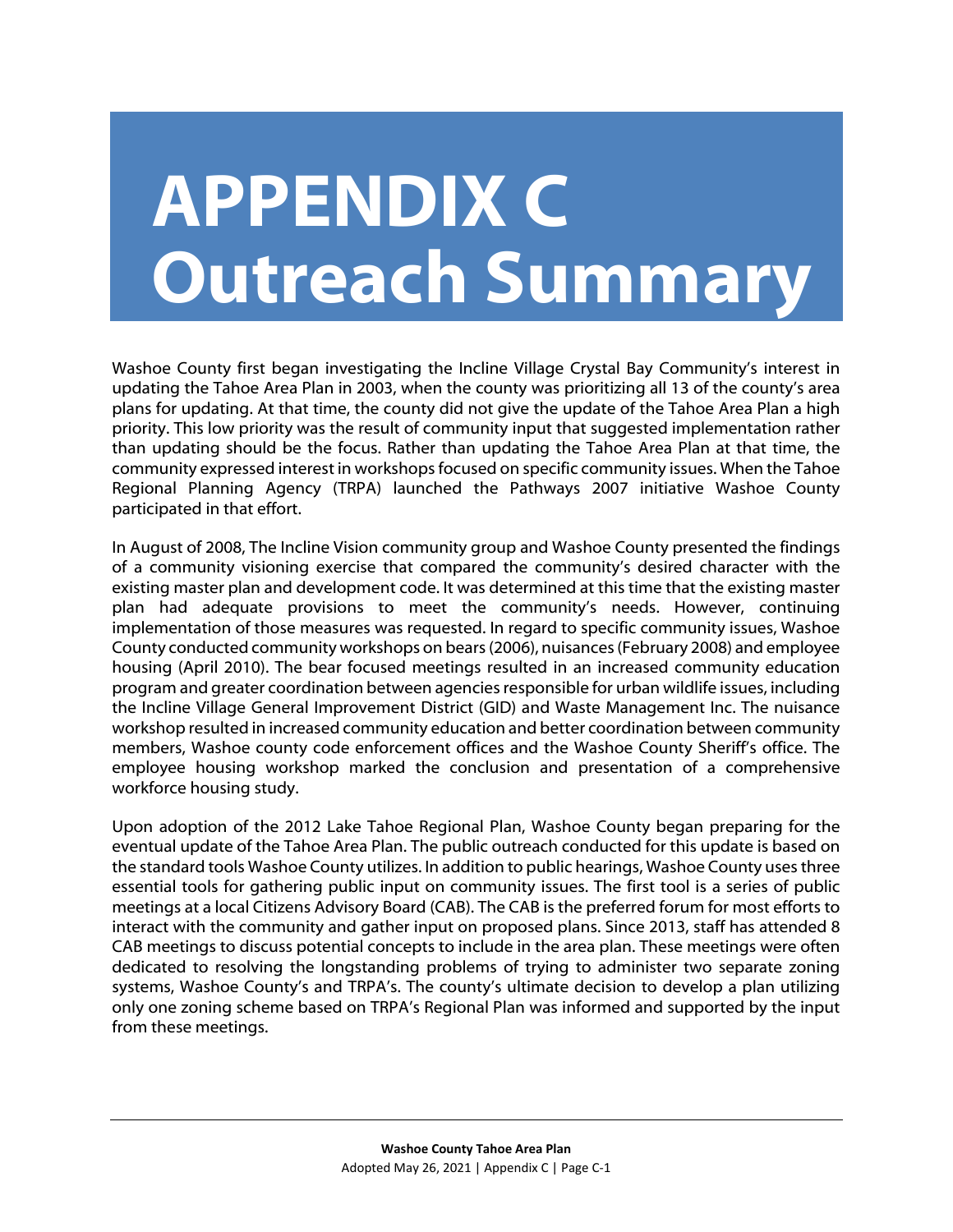An additional tool for community input in this update has been community workshops. The county conducted two visioning workshops, the first in February of 2013 and the second in April of 2014. These workshops once again concluded that the community does not seek to establish a new vision or direction than that originally conceived and evolved in the 1960's and 1970's, and ultimately articulated in the original 1996 Area Plan. During the workshop of April 2014, the community expressed the concept of planning fatigue, and asked that county staff develop a contemporary plan based on their original vision. Despite the frustration expressed by some in the community at being asked to re-articulate their vision and desired community character, these workshops were invaluable exercises that provided staff and the community with a renewed sense of the desired character for the Incline Village and Crystal Bay.

A third form of community input utilized in this update has been internet-based polling platforms. In May of 2013, the county conducted online polling to gather information specifically regarding the TRPAs new height and density standards for town centers as well as the potential adoption of alternative parking strategies. The input obtained from this effort guided the county's approach to these two issues.

In addition to community input, the county utilizes a comprehensive agency review checklist to ensure the proper public and semi-public agencies are able to provide feedback on county plans and programs. A copy of the checklist used for the review of this plan is included as Figure 1. A final working draft was provided to the agencies indicated and their feedback was incorporated into the plan whenever necessary.

Upon completion of a final draft, the final stages of public review included the following:

- TRPA Regional Plan Implementation Committee meeting
- Washoe County CAB sponsored workshop
- Washoe County Planning Commission Public Hearing
- Washoe County Board of County Commissioners (two hearings)
- TRPA Advisory Planning commission
- TRPA Governing Board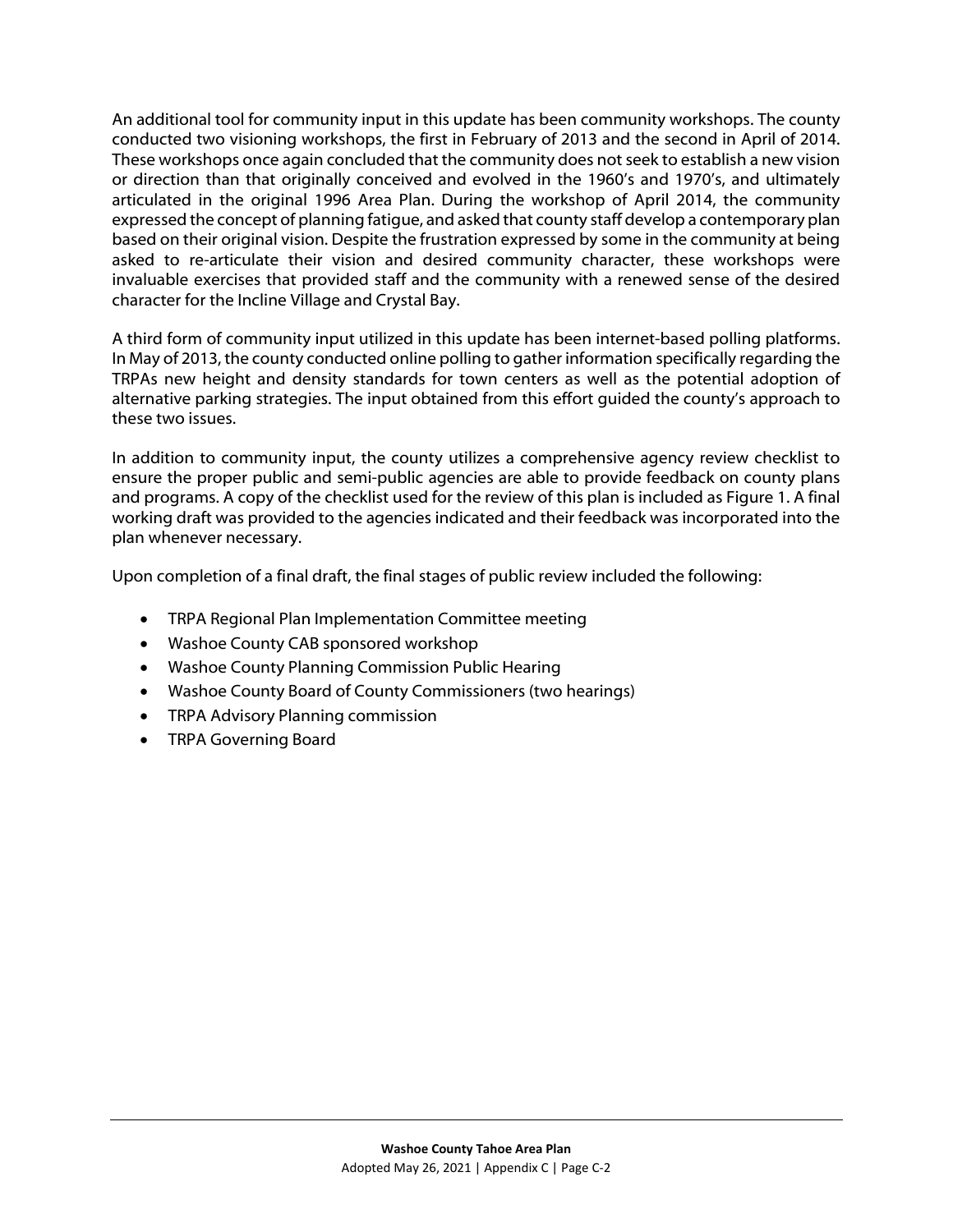## **APPENDIX D Acronyms**

| AP             | Area Plan                                           |
|----------------|-----------------------------------------------------|
| <b>APC</b>     | <b>Advisory Planning Commission</b>                 |
| <b>AQMD</b>    | <b>Air Quality Management Division</b>              |
| <b>ATP</b>     | <b>Active Transportation Plan</b>                   |
| <b>BMP</b>     | <b>Best Management Practices</b>                    |
| <b>CAB</b>     | <b>Citizens Advisory Board</b>                      |
| <b>CB</b>      | <b>Crystal Bay</b>                                  |
| <b>CBCA</b>    | <b>Crystal Bay Casino Association</b>               |
| <b>CFA</b>     | <b>Commercial Floor Area</b>                        |
| <b>CNEL</b>    | <b>Community Noise Equivalent Level</b>             |
| <b>CP</b>      | <b>Community Plan</b>                               |
| <b>EIP</b>     | Environmental Improvement Program                   |
| <b>GB</b>      | Governing Board                                     |
| <b>GHG</b>     | Greenhouse Gas                                      |
| <b>HOA</b>     | <b>Homeowners Association</b>                       |
| <b>IPES</b>    | <b>Individual Parcel Evaluation System</b>          |
| IV             | <b>Incline Village</b>                              |
| <b>IVCBCAB</b> | Incline Village/Crystal Bay Citizens Advisory Board |
| <b>IVGID</b>   | Incline Village General Improvement District        |
| <b>LCD</b>     | <b>Land Capability District</b>                     |
| <b>LCCP</b>    | Lake Clarity Crediting Program                      |
| <b>LOS</b>     | Level of Service                                    |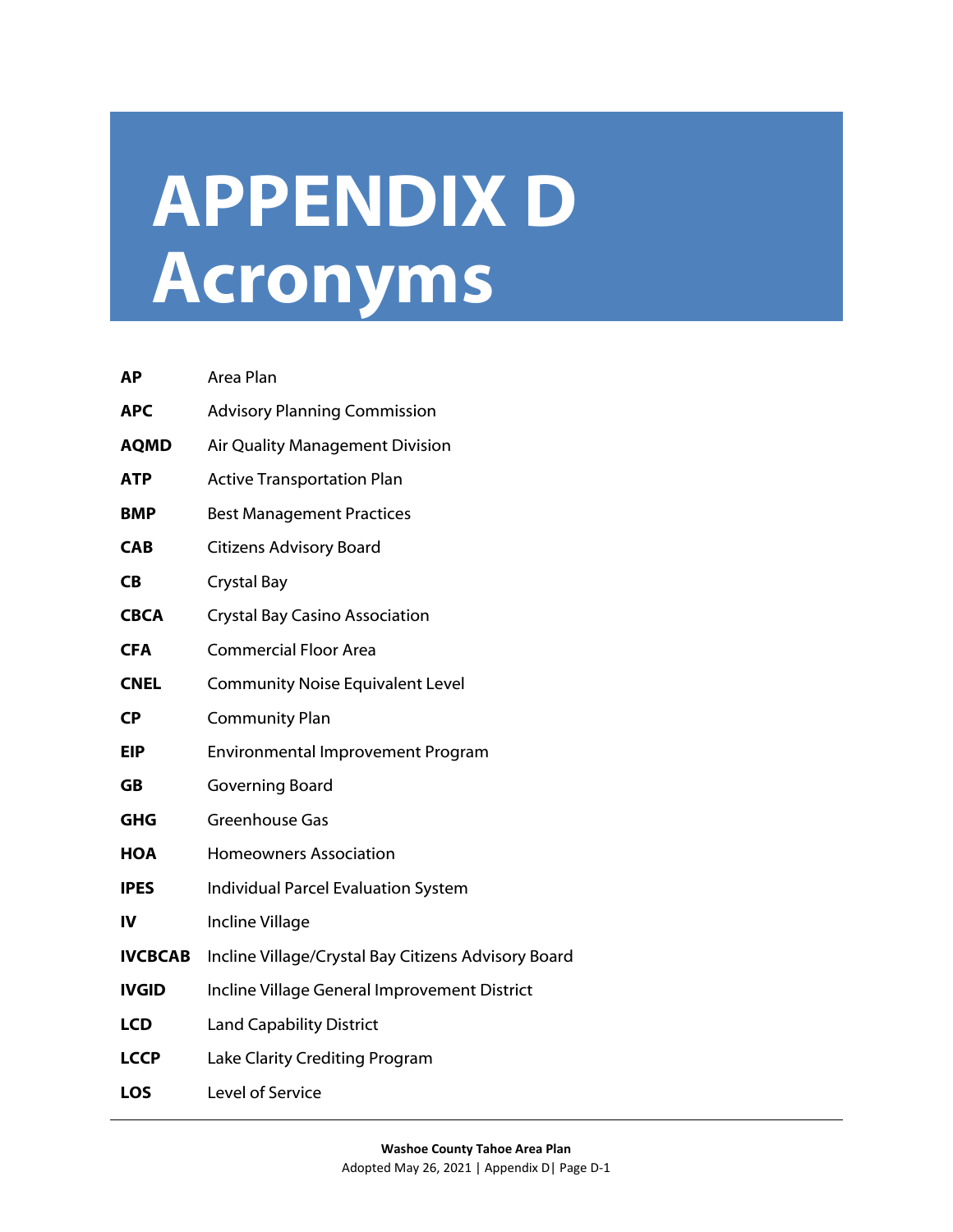| <b>LTBMU</b>  | Lake Tahoe Basin Management Unit              |
|---------------|-----------------------------------------------|
| <b>NAAQS</b>  | National Ambient Air Quality Standards        |
| <b>NDOT</b>   | Nevada Department of Transportation           |
| <b>NDSL</b>   | Nevada Division of State Lands                |
| <b>NLTFPD</b> | North Lake Tahoe Fire Protection District     |
| NRS           | <b>Nevada Revised Statutes</b>                |
| NSP           | <b>Nevada State Parks</b>                     |
| NTCD          | <b>Nevada Tahoe Conservation District</b>     |
| <b>NTRT</b>   | Nevada Tahoe Resource Team                    |
| <b>PAOT</b>   | People at One Time                            |
| <b>PAS</b>    | Plan Area Statement                           |
| <b>PM</b>     | <b>Particulate Matter</b>                     |
| <b>RBU</b>    | <b>Residential Bonus Unit</b>                 |
| <b>RPIC</b>   | <b>Regional Plan Implementation Committee</b> |
| <b>RTC</b>    | <b>Regional Transportation Commission</b>     |
| <b>RTP</b>    | <b>Regional Transportation Plan</b>           |
| <b>RUU</b>    | <b>Residential Unit of Use</b>                |
| SA            | Special Area                                  |
| <b>SEZ</b>    | <b>Stream Environment Zone</b>                |
| <b>SLRP</b>   | <b>Sediment Load Reduction Plan</b>           |
| <b>SNC</b>    | Sierra Nevada College                         |
| <b>SNPLMA</b> | Southern Nevada Public Lands Management Act   |
| <b>SQIP</b>   | <b>Scenic Quality Improvement Plan</b>        |
| <b>SR</b>     | <b>State Route</b>                            |
| <b>TART</b>   | Tahoe-Truckee Area Regional Transit           |
| <b>TAU</b>    | <b>Tourist Accommodation Unit</b>             |
| ТC            | <b>Town Center</b>                            |
| TDM           | <b>Travel Demand Management</b>               |
| <b>TDR</b>    | <b>Transfer of Development Rights</b>         |